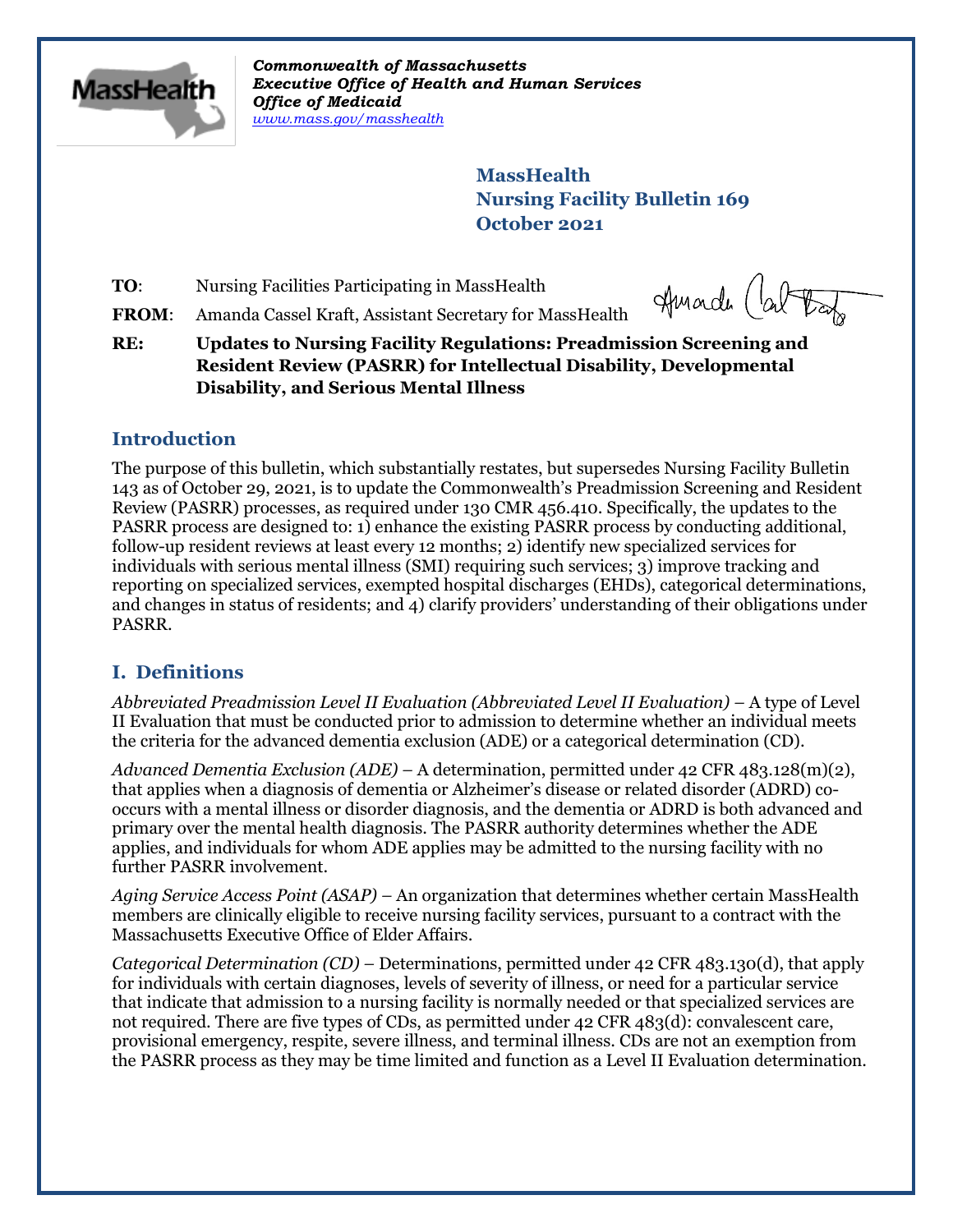# **MassHealth Nursing Facility Bulletin 169 October 2021 Page 2 of 10**

*Comprehensive Evaluation Report* – A written report prepared and issued by a PASRR authority in accordance with federal law upon completion of a full Level II Evaluation or resident review. The comprehensive evaluation report memorializes all determinations, recommendations, and other relevant information upon which the determinations are based, including but not limited to the clinical needs of the individual and the individual's goals and preferences for care.

*Convalescent Care* – A CD that applies to an individual who will be directly admitted to a nursing facility after being hospitalized to treat a medical condition (excluding psychiatric care) and the individual's admission does not meet all of the requirements of an exempted hospital discharge (EHD). The convalescent care CD is time-limited, and individuals admitted to a nursing facility under this CD may remain for a maximum of 30 calendar days before the individual must receive a Post-Admission Level II Evaluation.

*Determination Notice –* A notice prepared and issued by a PASRR authority in accordance with federal law upon completion of a Level II Evaluation (whether abbreviated or otherwise) or resident review.

*Developmental Disability (DD)* – A severe, chronic disability that:

1. Is attributable to: a) cerebral palsy or epilepsy; or b) any other condition, other than mental illness, found to be closely related to ID because the condition results in impairment of general intellectual functioning or adaptive behavior similar to that of persons with ID and requires treatment or services similar to those required for these persons;

2. Is manifested before the person reaches the age of 22;

3. Is expected to persist throughout an individual's life; and

4. Results in substantial functional limitations in three or more of the following areas of major life activity: a) self-care; b) understanding and the use of language; c) learning; d) mobility; e) self-direction; f) capacity for independent living.

*Exempted Hospital Discharge (EHD)* – A PASRR exemption, permitted under 42 CFR 483.106(2), that applies only when an individual 1) is admitted to a nursing facility directly from an acute hospital after receiving inpatient acute medical care; 2) requires nursing facility services to treat the same medical condition treated in the hospital; 3) is not a current risk to self or others, and behavioral symptoms, if present, are stable; and 4) whose stay in the nursing facility is likely to be less than 30 calendar days as certified by the hospital's attending or discharging physician before admission. Individuals admitted under the EHD that will remain in the facility for more than 30 calendar days must receive a post-admission screening as well as a Level II Evaluation, if applicable.

*Intellectual Disability (ID)* – A severe, chronic disability that:

- 1. Manifests before age 18;
- 2. Is expected to persist throughout an individual's life;

3. Results in significantly sub-average intellectual functioning (an IQ score of 70 or less), existing concurrently and related to significant limitations in adaptive functioning.

*Level I Screening* – A preliminary screening of all nursing facility applicants, regardless of payer source, conducted prior to their admission to a nursing facility. A Level I Screening identifies whether an applicant for admission to a nursing facility has, or *may* have, ID, DD, and/or SMI (i.e. a positive Level I Screening). Effective October 29, 2021, a Level I Screening must be conducted using the revised *Preadmission Screening and Resident Review (PASRR) Level I Screening Form*, [PASRR-L1 \(10/21\).](https://www.mass.gov/lists/pasrr-materials-for-providers) If the individual has a positive Level I Screening, the screener must refer the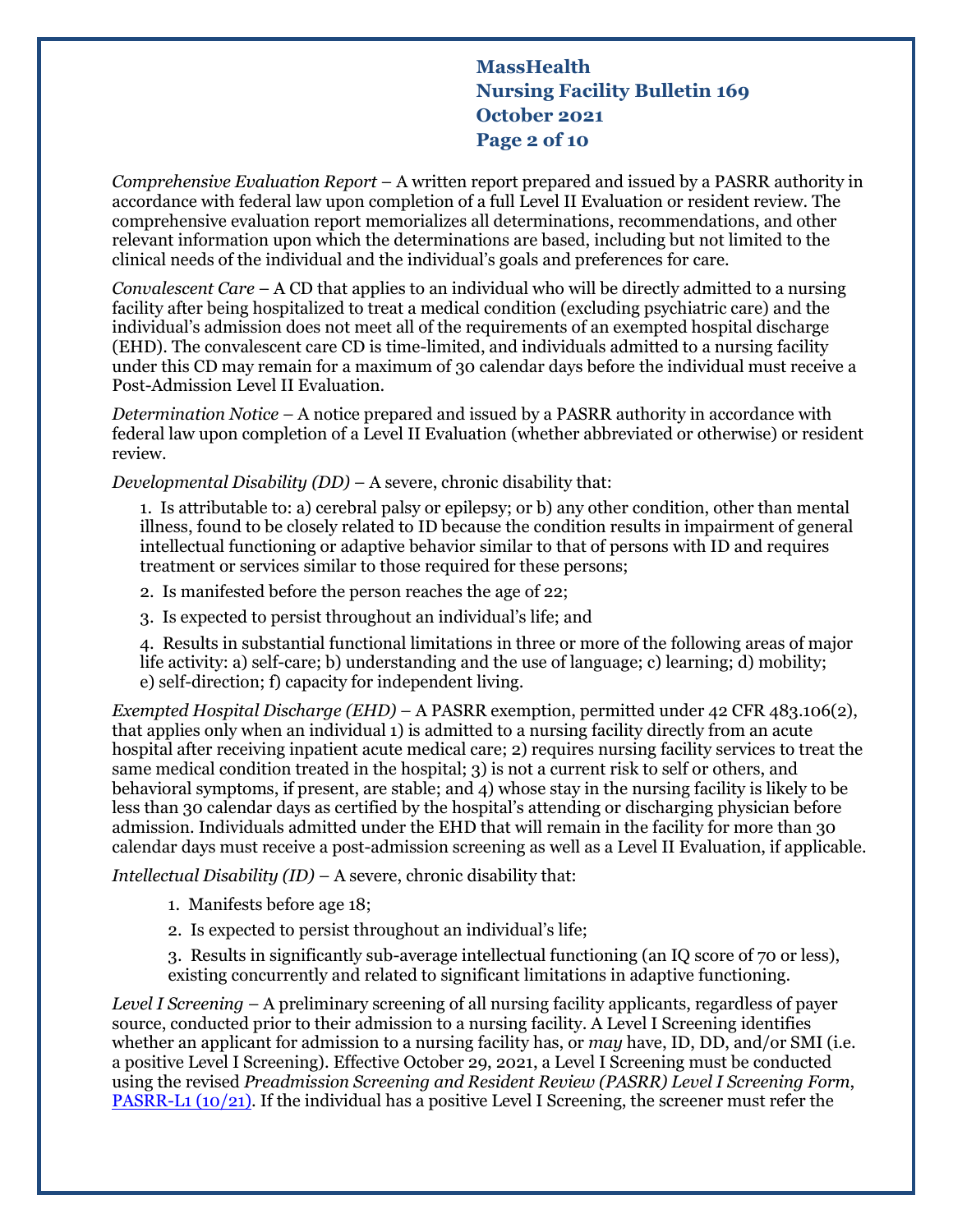# **MassHealth Nursing Facility Bulletin 169 October 2021 Page 3 of 10**

individual to the appropriate PASRR authority for a Level II Evaluation or Abbreviated Level II Evaluation, as applicable, unless the individual satisfies all of the criteria for an EHD.

*Level II Evaluation* – A comprehensive independent evaluation conducted on individuals that have positive Level I Screenings. The Level II Evaluation is a person-centered assessment taking into account all relevant information, including the individual's or individual's representatives' goals and preferences for the individual's care. It is required to ascertain 1) whether the referred individual has ID/DD, SMI, or both, and 2) if so, whether community-based services, admission to a nursing facility or other setting is most appropriate, and, 3) if a nursing facility is most appropriate, whether specialized services are needed.

*PASRR Authority(ies)* – The PASRR authority for ID/DD is the Department of Developmental Services (DDS). The PASRR authority for SMI is the Department of Mental Health (DMH), including DMH's designee, the University of Massachusetts Medical School PASRR Unit (DMH PASRR unit).

*Post-Admission Screenings* – PASRR screenings, using the *PASRR Level I Screening Form*, of nursing facility residents that must be conducted in the following instances: 1) for an individual who is admitted to the facility under an EHD or a time-limited CD, if the facility determines that the admission will exceed the EHD or CD's permitted duration, or 2) for residents who experience a significant change or are newly identified as having a condition that may impact their PASRR disability status, the appropriateness of the their nursing facility placement, or the their need for specialized services.

*Provisional Emergency* – A CD that applies when an individual seeking admission to a nursing facility requires protective services or seeks admission during an emergency situation on a night, weekend, or holiday. The provisional emergency CD is time-limited, and individuals admitted to a nursing facility under this CD may remain for a maximum of seven calendar days before the individual must receive a post-admission screening.

*Resident Review* – A comprehensive independent evaluation, conducted on a nursing facility resident that has been newly identified as having or suspected of having ID/DD, SMI, or both, or who has already been identified by PASRR as having ID/DD, SMI, or both. The Resident Review is a person-centered assessment taking into account all relevant information, including the resident's or resident's representatives' goals and preferences for the resident's care. It is required to ascertain: 1) whether the referred individual has ID/DD, SMI, or both, and 2) if so, whether residence in a nursing facility is or continues to be most appropriate or if the community or other setting is most appropriate, and 3) if a nursing facility is most appropriate, whether specialized services are now or continue to be needed.

*Respite* – A CD that applies when an individual who is clinically eligible for nursing facility services is admitted to a nursing facility to provide relief to the family or in-home caregiver. The respite CD is time-limited, and individuals admitted to a nursing facility under a respite CD may remain for a maximum of 15 calendar days before the individual must receive a post-admission screening.

*Serious Mental Illness (SMI)* – An individual is considered to have SMI for the purpose of PASRR if the individual:

1. Has a major mental illness or disorder, such as schizophrenic, paranoid, mood, panic, or other severe anxiety disorder; somatoform disorder; personality disorder; other psychotic disorder; or another mental disorder that may lead to a chronic disability; and

2. Due to the mental illness or disorder, has experienced, within the past two years: 1) more than one instance of psychiatric treatment more intensive than outpatient care, or 2) an episode of significant disruption to the normal living situation for which supportive services were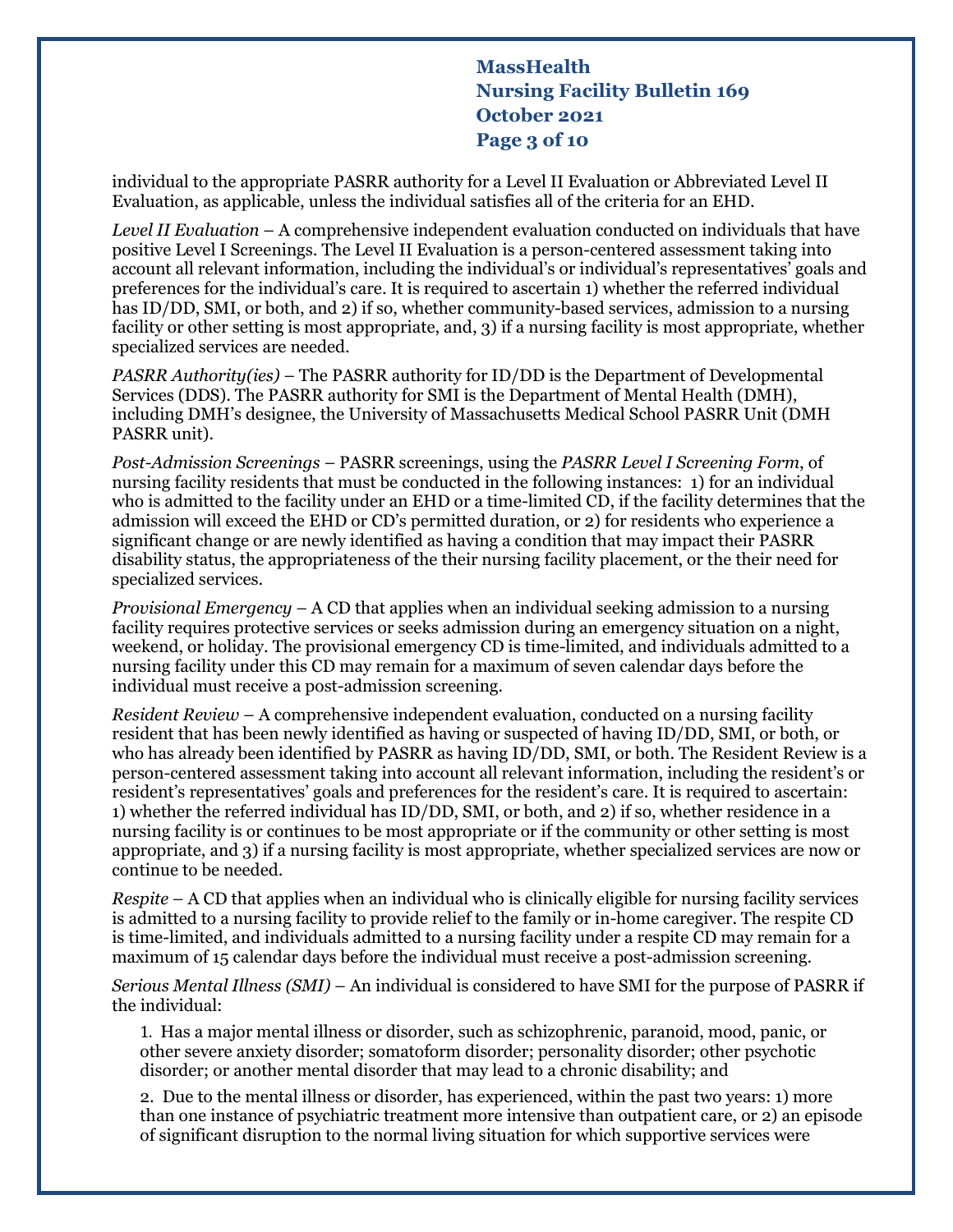# **MassHealth Nursing Facility Bulletin 169 October 2021 Page 4 of 10**

required to maintain functioning at home or in a residential treatment environment, or which resulted in intervention by housing or law enforcement officials; and

3. Due to the mental illness or disorder, has a level of disability that has resulted in functional limitations in major life activities that would be appropriate for the individual's developmental stage within the past six months. An individual typically has challenges in at least one of the following characteristics on a continuing or intermittent basis: interpersonal functioning; concentration, persistence, and pace; or adaptation to change; and

4. Does not have a co-occurring diagnosis of dementia or Alzheimer's disease or related disorder (ADRD) that is both advanced and primary over the mental health diagnosis (i.e., meets the criteria for advanced dementia exclusion (ADE)).

*Severe Illness* – A CD that applies if:

1. An individual seeking admission to a nursing facility with a severe illness or condition such as coma, persistent vegetative state, end-stage Parkinson's disease, end-stage Huntington's disease, end-stage congestive heart failure, end-stage chronic obstructive pulmonary disease, end-stage amyotrophic lateral sclerosis, or chronic respiratory failure (ventilator dependent); and

2. Due to the severity of the illness or condition, the individual is not able to be effectively evaluated or would not be expected to benefit from specialized services.

*Significant Change* – A major decline or improvement in an individual's status that:

1. In the case of a decline, will not normally resolve itself without intervention by staff or by implementing standard disease-related clinical interventions, the decline is not considered "selflimiting";

2. Impacts more than one area of the resident's health status;

3. Requires interdisciplinary review or revision of the care plan; and

4. May result in a positive Level I Screening for SMI or ID/DD or may result in a change in previous PASRR determinations.

*Specialized Services for ID/DD* – Services specified by the State for ID/DD which, when combined with services provided by the nursing facility or other service providers, meet the requirements of 42 CFR 483.440(a)(1).

*Specialized Services for SMI* – Services which, when combined with services provided by the nursing facility, meet the requirements of 42 CFR 483.120(a)(1) and encompass behavioral health services of a higher intensity and volume than would be expected to be provided as nursing facility services and, for MassHealth members, services that are not included in the nursing facility provider's MassHealth per diem rate. Specialized services for SMI that may be determined necessary for an individual after a Level II Evaluation or a resident review include:

- 1. Psychiatric evaluation and psychotherapy services, specifically:
	- A. Psychiatric diagnostic evaluation
	- B. Individual psychotherapy
	- C. Family psychotherapy
	- D. Psychotherapy for crisis
	- E. Case consultation
- 2. Neuro-psychiatric evaluation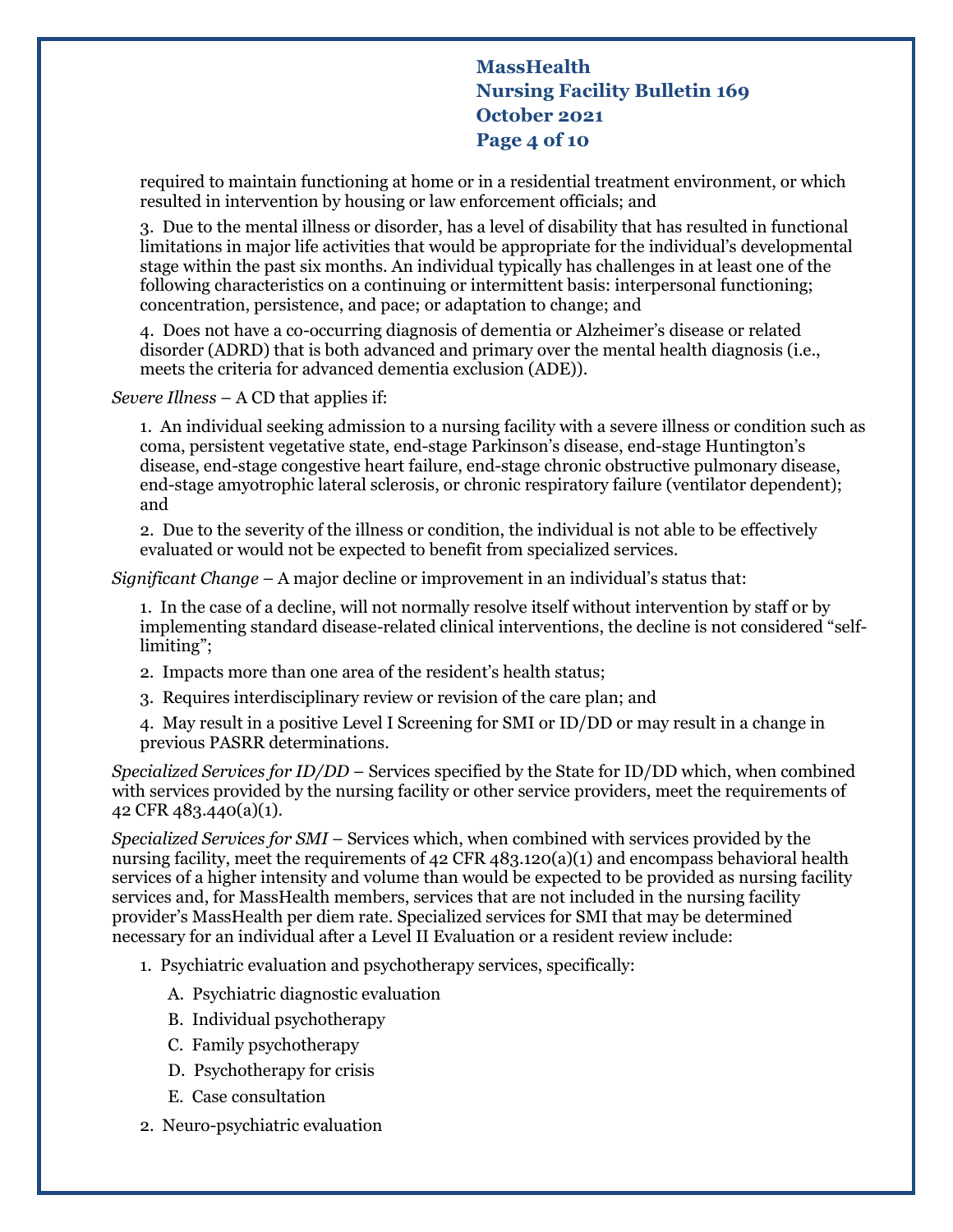**MassHealth Nursing Facility Bulletin 169 October 2021 Page 5 of 10**

3. Substance use disorder treatment services for the provision of methadone, buprenorphine, buprenorphine/naloxone, or naltrexone

*Terminal Illness* – A CD that applies when a clinician has certified that an individual seeking admission to a nursing facility has a life expectancy of six months or less if the illness runs its normal course.

### **II. Preadmission Level I Screenings**

1. It is the responsibility of a nursing facility to ensure that all individuals who are seeking admission to the facility, regardless of payer source, receive a Level I Screening. All such individuals must receive a Level I Screening *before* they are admitted to a nursing facility.

A. In addition to a nursing facility, the following entities may complete a Level I Screening:

i. An Aging Services Access Point (ASAP) – for any MassHealth members, or individuals that have submitted an application for MassHealth but who have not yet been approved or denied, who are seeking admission to a nursing facility directly from the community (for example, home, rest home, assisted living);

ii. A hospital – for any individuals, regardless of payer source, seeking admission to a nursing facility directly from the hospital.

B. If an entity other than the admitting nursing facility has completed the Level I Screening, the nursing facility must ensure, before admitting the individual, that it has received a copy of the individual's completed *PASRR Level I Screening Form*, as well as all supporting documentation (including Level II Evaluation comprehensive evaluation reports and determination notices, if required).

2. Level I Screenings do not require a preadmission referral to a PASRR authority for a Level II Evaluation or abbreviated Level II Evaluation if the individual screened negative for both ID/DD and SMI. In all other cases, Level I Screening requires a referral to a PASRR authority. This is true even if the individual also may be eligible for the EHD, the ADE, or a CD.

3. Level I Screenings that were positive for possible ID/DD or SMI require a referral to one or both PASRR authorities for a Level II Evaluation, depending on the nature of the actual or suspected PASRR-related disability.

A. For individuals who have, or may have, ID/DD, screeners must refer such individuals by submitting a copy of the *PASRR Level I Screening Form* to the DDS PASRR office and calling (617) 624-7796. DDS staff will collect supporting documentation during the course of the Level II Evaluation.

B. For individuals who have, or may have, SMI, screeners must refer such individuals to the DMH PASRR unit by submitting a completed *PASRR Level I Screening Form*, a completed DMH-approved fax cover sheet, and, if applicable, the required supporting documentation indicated on the cover sheet.

C. For individuals who have, or may have, both ID/DD *and* SMI, screeners must refer such individuals to both the DDS PASRR office and the DMH PASRR unit and follow the referral process described in Section II.3.A and Section II.3.B for such individuals.

4. A nursing facility admitting individuals with ID/DD, SMI, or both must inform the relevant PASRR authorities within 48 hours of the patient's admission to the facility, regardless of where the individual was admitted from, whether the individual satisfies criteria for an EHD, or if the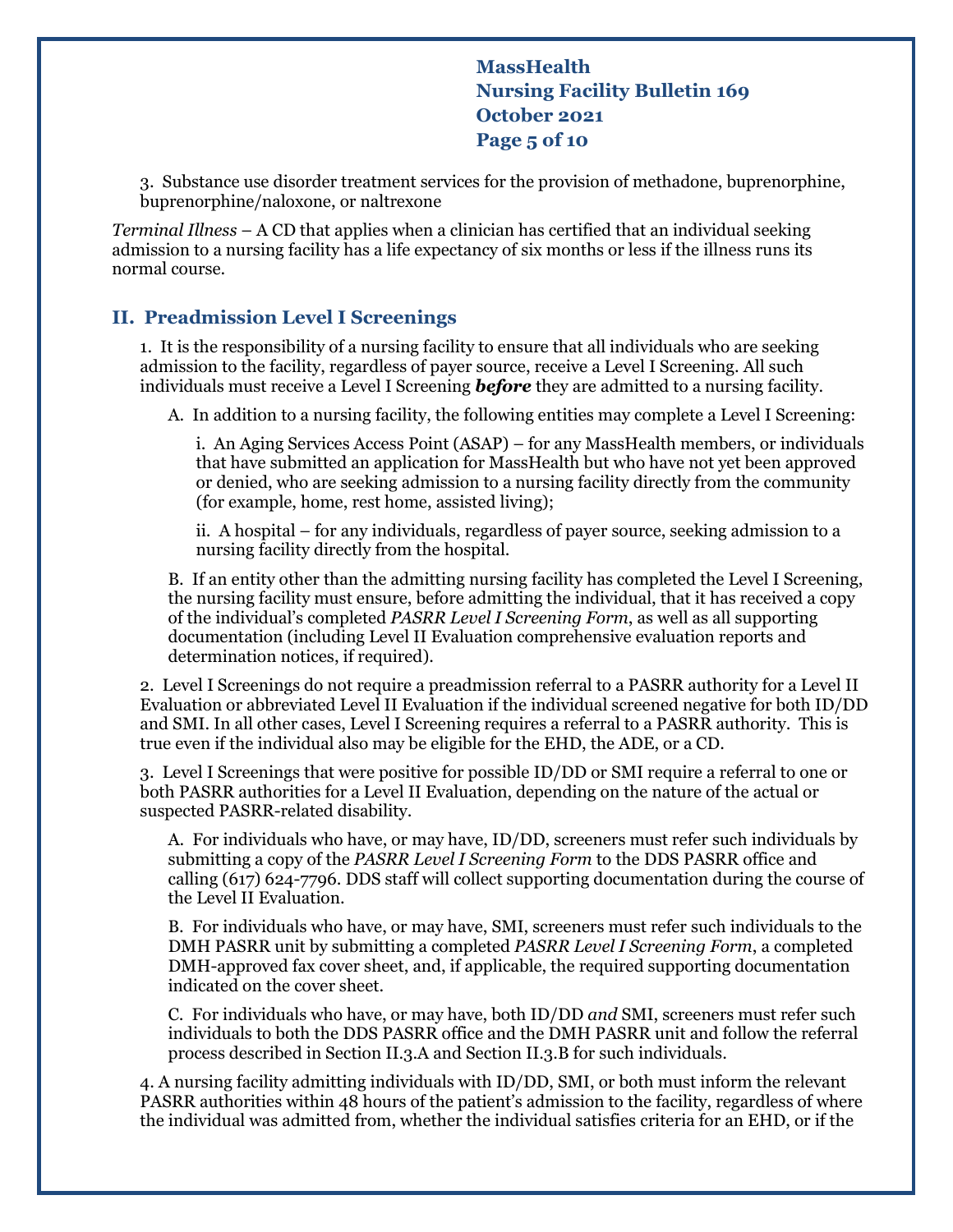# **MassHealth Nursing Facility Bulletin 169 October 2021 Page 6 of 10**

individual requires a Level II Evaluation or an abbreviated Level II Evaluation. The facility must provide the patient's first and last name, date of birth, name of the admitting facility, and date of admission. The admitting facility should inform the DDS PASRR office of the admission via phone or email. The admitting facility should inform the DMH PASRR unit of the admission via email or fax. This contact information is included at the end of this bulletin.

5. When an individual is transferred from one nursing facility (transferring facility) to another nursing facility (receiving facility), with or without an intervening hospital stay, the individual is not considered a "new admission," and does not require preadmission screening (but may require a resident review, depending on the circumstances, such as a significant change). The transferring facility must ensure that it transfers all copies of the resident's PASRR paperwork, including the *PASRR Level I Screening Form* and, if applicable, the determination notices and comprehensive evaluation reports, to the receiving facility. The receiving facility must not admit such an individual without receiving all PASRR-related documentation from the transferring facility. For residents who have ID/DD, SMI, or both (as determined by DMH PASRR unit, DDS PASRR office, or both as part of a Level II Evaluation), the *receiving* facility must inform the appropriate PASRR authority within 48 hours of the transfer that the individual has been transferred to the receiving facility, in the same manner as described in Section II.4, above.

### **III. Preadmission Level II Evaluations**

1. A nursing facility may admit an individual who requires a Level II Evaluation or abbreviated Level II Evaluation only *after* it receives a determination notice and comprehensive evaluation report from the appropriate PASRR authority stating that "a nursing facility is the most appropriate setting to meet the individual's total care needs" (DMH determination notice) or "Nursing facility level of service is needed" (DDS determination notice). If an admitting facility does not receive copies of the determination notice and comprehensive evaluation report from the PASRR authority, the admitting facility may request copies of these documents directly from the PASRR authority or the entity that made the referral (if that entity is not the admitting facility).

2. Only the PASRR authorities may issue determination notices and comprehensive evaluation reports. A nursing facility may not rely on purported determination notices or evaluation reports authored by entities other than the PASRR authorities. To the extent that a nursing facility admits an individual based on a determination notice or evaluation report authored by an entity other than a PASRR authority, the nursing facility will be deemed to be noncompliant with 130 CMR 456.410 and this bulletin. MassHealth may assess overpayments or sanctions against such facilities during the period of non-compliance under 130 CMR 450.235 through 130 CMR 450.240.

### **IV. Post-Admission Level II Evaluations and Resident Reviews**

1. A nursing facility must make a post-admission referral to the appropriate PASRR authority in the following instances:

A. For individuals admitted under the EHD or a time-limited CD (provisional emergency, respite, and convalescent care), when the nursing facility determines that the individual's stay is likely to exceed the EHD's or CD's permitted duration, the nursing facility must submit an updated *PASRR Level I Screening Form* and, if referring to the DMH PASRR unit, must also submit a completed DMH-approved cover sheet to make a referral for a full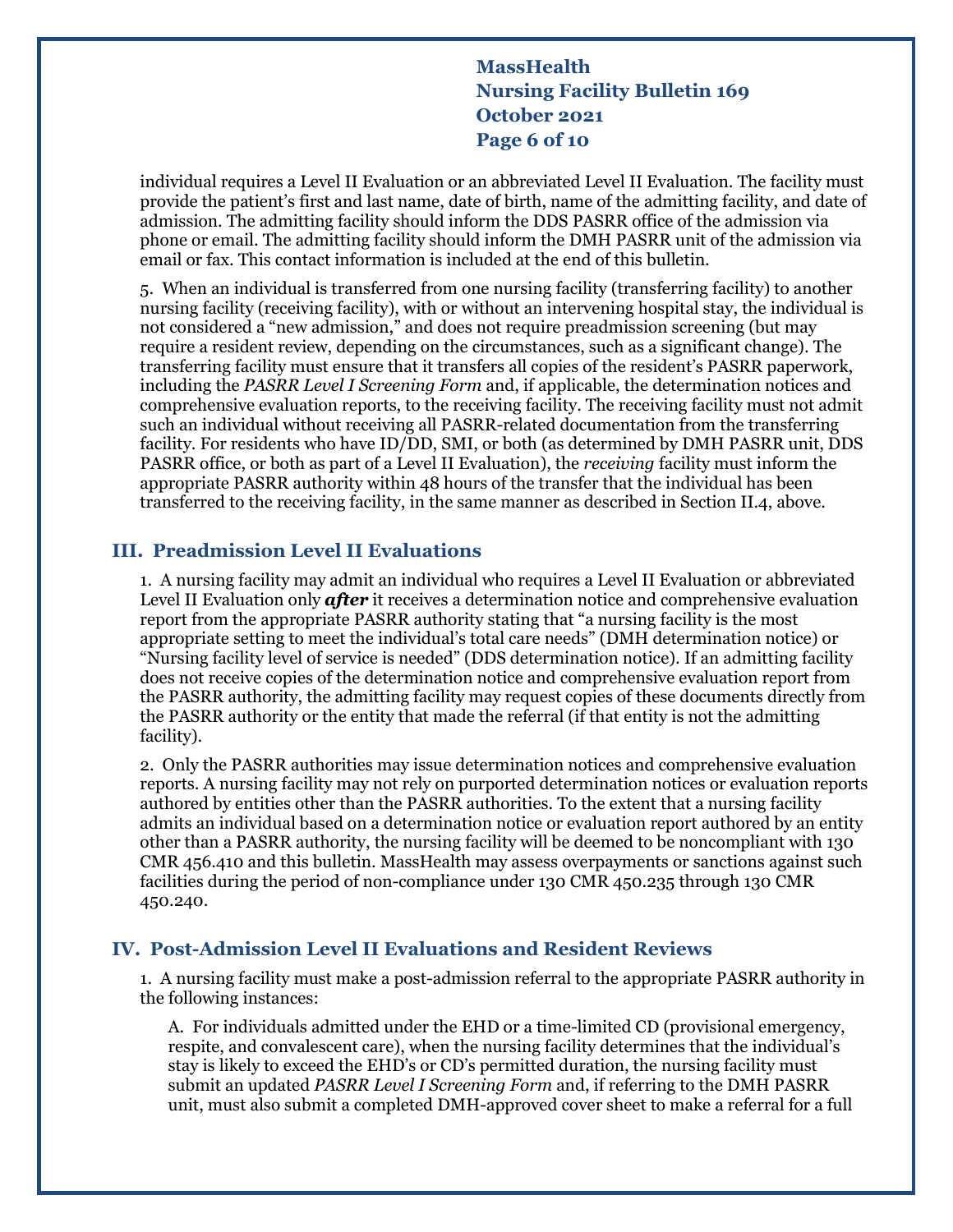## **MassHealth Nursing Facility Bulletin 169 October 2021 Page 7 of 10**

Level II Evaluation to the appropriate PASRR authority in accordance with the following schedule:

i. For the provisional emergency CD, by the  $2<sup>nd</sup>$  calendar day after admission;

ii. For the respite CD, by the 10<sup>th</sup> calendar day after admission;

iii. For the convalescent care CD, by the  $25<sup>th</sup>$  calendar day after admission; and

iv. For the EHD, by the 25<sup>th</sup> calendar day after admission.

B. When an individual who resides in a nursing facility has experienced a significant change or the individual is newly identified as having a condition that may impact the individual's PASRR disability status, the appropriateness of the individual's nursing facility placement, or the individual's need for specialized services, the facility must submit an updated *PASRR Level I Screening Form*, and, if referring to the DMH PASRR unit, must also submit the DMH-approved cover sheet- and supporting documentation, to refer the resident for a resident review. Examples of a significant change may include, but are not limited to, the following situations:

i. The resident demonstrates increased or new behavioral, psychiatric, or mood-related symptoms or is newly suspected of having ID/DD or SMI that was not previously identified or evaluated by the PASRR authority.

ii. The resident's behavioral, psychiatric, or mood-related symptoms has not responded to ongoing treatment.

iii. The resident is transferred, admitted, or readmitted to a nursing facility following an inpatient psychiatric stay or equally intensive treatment.

iv. The resident experiences an improved medical condition such that the individual's plan of care or placement recommendations may require modification.

v. The resident's significant change is physical, but also has behavioral, psychiatric, or mood-related symptoms, or impacts on cognitive abilities that may influence adjustment to an altered pattern of daily living.

vi. The resident indicates a preference to leave the facility, communicated verbally or through other forms of communication, including behavior.

vii. The resident's condition or treatment is or will be significantly different than described in the individual's most recent comprehensive evaluation report or determination notice.

viii. The resident is suspected of having an ID that was not previously identified and evaluated by DDS.

C. In all instances, the facility must request a resident review no later than the next business day following the date on which the facility detects that the member:

i. Experienced a significant change; or

ii. Is newly identified as having a condition that may impact the individual's PASRR disability status, the appropriateness of the individual's nursing facility placement, or the individual's need for specialized services.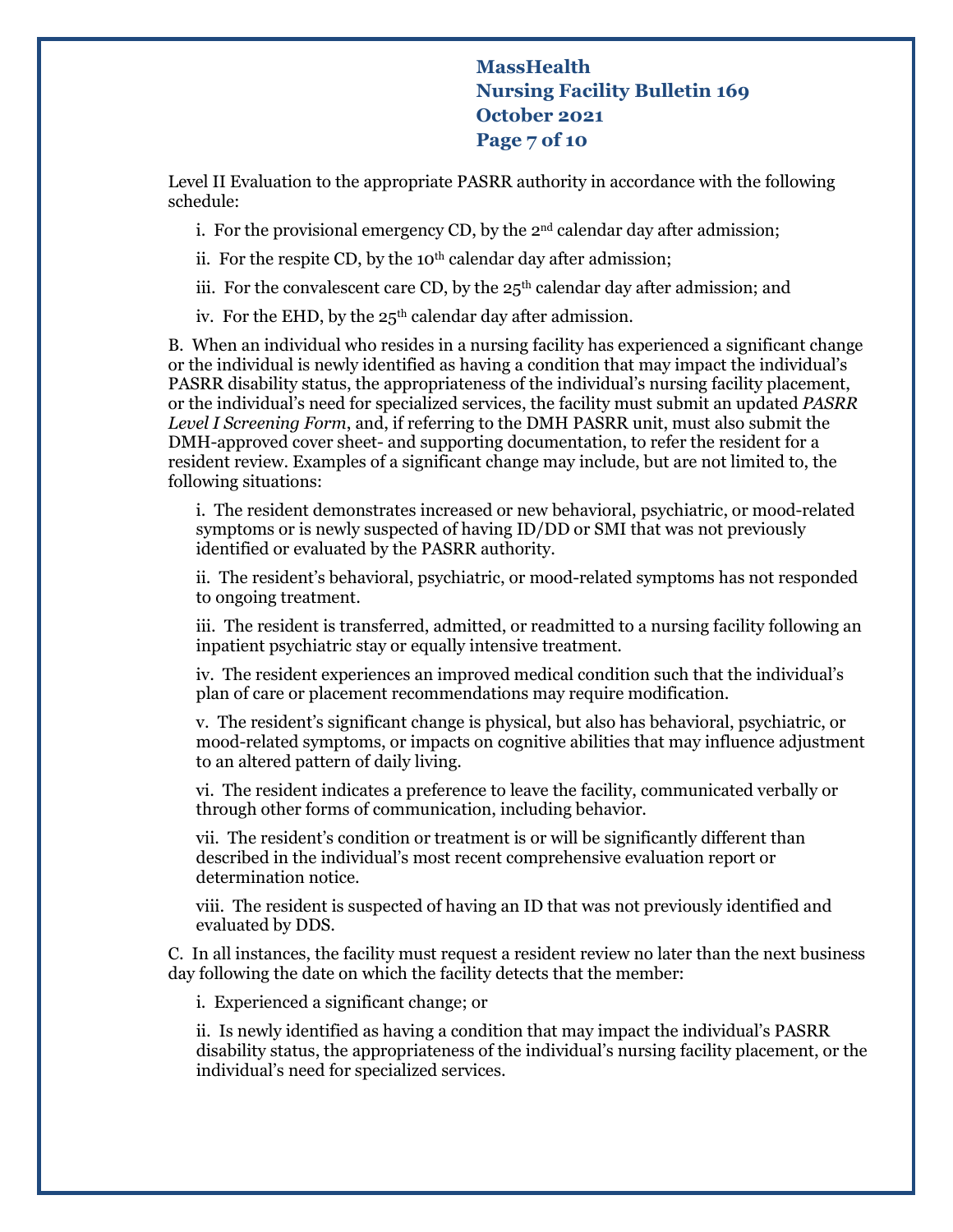**MassHealth Nursing Facility Bulletin 169 October 2021 Page 8 of 10**

D. Except as provided in Section IV.1.E of this bulletin, for individuals who have been determined to have SMI based on the most recent Level II Evaluation or resident review, the nursing facility must make a referral for a follow-up resident review by submitting a completed a DMH-approved fax cover sheet to the DMH PASRR unit not more than 360 days after the most recent Level II Evaluation or resident review. For example:

i. *Example A*: The DMH PASRR unit completed a Level II Evaluation on January 1, 2021, and the individual was admitted to a nursing facility on January 5, 2021 without a positive determination for SMI. The individual experienced a significant change on March 1, 2021, and DMH PASRR Unit conducted a resident review on March 3, 2021, which resulted in a positive determination for SMI and a determination that nursing facility was the most appropriate setting for the resident. The facility must make a referral for a follow-up resident review by February 24, 2022, if the resident remains in a nursing facility at that time.

ii. *Example B*: The DMH PASRR unit completed a resident review on June 30, 2021, for an individual with SMI. The facility must make a referral to the DMH PASRR unit by June 25, 2022, if the resident remains in the nursing facility at that time.

E. For individuals who have been determined to have SMI based on the most recent Level II Evaluation or resident review and that Level II Evaluation or resident review was completed *before November 1, 2020*, DMH PASRR unit and MassHealth will provide nursing facilities further instructions regarding follow-up resident reviews.

F. PASRR authorities will track all known residents who have, or may have, ID/DD, SMI, or both and make attempts to contact nursing facilities on follow-up Level II Evaluations or resident reviews. However, it is a nursing facility's responsibility to ensure that all referrals to the PASRR authorities are made in a timely manner.

2. As stated above, nursing facilities must refer residents requiring a Level II Evaluation or resident review for SMI to the DMH PASRR unit by submitting a completed *PASRR Level I Screening Form*, a DMH-approved cover sheet, and, if applicable, any required documentation identified on the cover sheet via email to [DDS.PASRR@MassMail.State.MA.US](mailto:DDS.PASRR@MassMail.State.MA.US) or fax to (617) 624-7557.

3. As stated above, nursing facilities must refer residents requiring a Level II Evaluation or resident reviews for ID/DD to DDS by calling the DDS PASRR Office at (617) 624-7796. DDS staff will collect supporting documentation during the Level II Evaluation.

4. The DMH PASRR unit, DDS PASRR office, or both will conduct post-admission Level II Evaluations or resident reviews, as applicable, on all referred residents and render determination notices to the referring facility once those Level II Evaluations or resident reviews are complete. The referred resident may remain at the facility only if the determination notice states that the resident continues to require a nursing facility level of care and that the nursing facility remains the most appropriate setting to meet the individual's total care needs.

### **V. General Requirements**

1. Level I Screenings, including post-admission screenings, must be performed using the *PASRR Level I Screening Form*[, PASRR-L1 \(10/21\).](https://www.mass.gov/lists/pasrr-materials-for-providers) Level I Screenings may not be performed using any other form or screening tool.

2. A nursing facility must respond to all outreach by a PASRR authority or EOHHS and provide all requested documentation in a timely manner.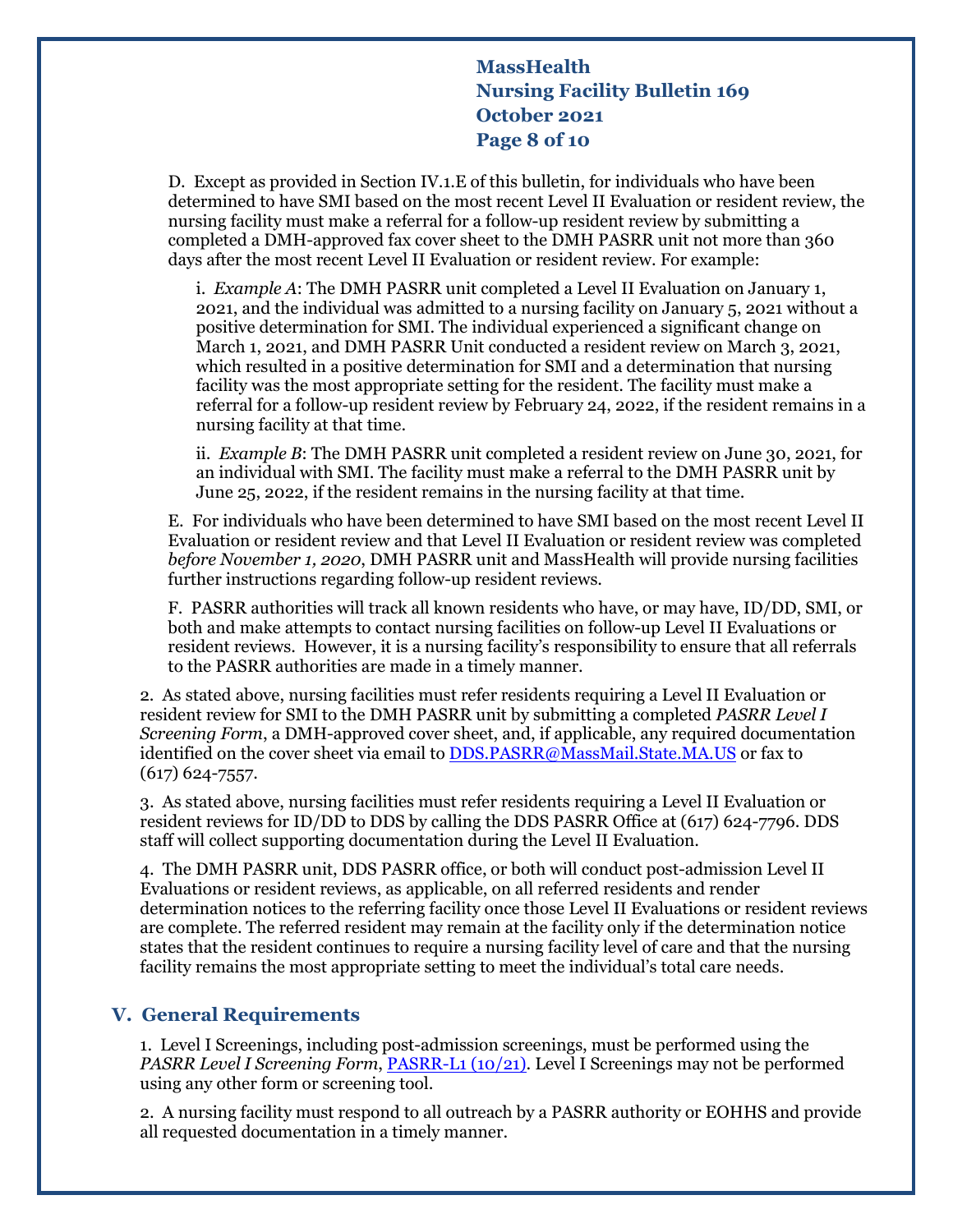# **MassHealth Nursing Facility Bulletin 169 October 2021 Page 9 of 10**

3. A nursing facility must arrange for all specialized services for an individual if they are listed on the individual's most recent determination notice and comprehensive evaluation report. Specialized services provided to MassHealth members at a nursing facility may be provided and billed directly by MassHealth providers, in accordance with the appropriate MassHealth regulations governing such providers.

4. A nursing facility must provide appropriate discharge planning for residents for whom community-based services are determined most appropriate based on the resident's most recent determination notice and comprehensive evaluation report.

5. A nursing facility must maintain in its records the date of discharge, transfer, or death of individuals with ID/DD, SMI, or both, as well as the setting to which the individual was discharged or transferred to, if applicable. Further, nursing facilities must maintain such information for individuals who were admitted through the ADE, the EHD, or a CD. This information must be supplied to PASRR authorities, ASAPs, or EOHHS upon request.

5. MassHealth may assess overpayments or sanctions, pursuant to 130 CMR 450.235 through 130 CMR 450.240 for any period in which a facility fails to comply with all applicable PASRR rules and requirements, including the requirements of this bulletin. Situations that may result in overpayment or sanction action include, but are not limited to, the following instances:

A. A nursing facility admits an individual whose *PASRR Level I Screening Form* is incomplete, improperly completed, or unsigned;

B. A facility fails to make a timely referral for a Level II Evaluation or resident review;

C. A facility fails to arrange for specialized services indicated on the determination notice sent by a PASRR authority;

D. A facility fails to appropriately discharge plan or cooperate with the PASRR authority, ASAPs, or EOHHS on discharging a resident for whom community-based services are determined most appropriate according to the determination notice sent by the PASRR authority.

6. A nursing facility must permanently keep a resident's *PASRR Level I Screening Form*, as well as all determination notices, comprehensive evaluation reports, and documentation that supports the screening outcome, determinations, or applicability of an ADE, EHD, or CD in each resident's medical record.

7. When making a referral to a PASRR authority for an individual, a nursing facility must issue a written notice to the individual and the individual's authorized representative, if applicable, stating that a referral is being made to the appropriate PASRR authority for a Level II Evaluation or resident review. For administrative ease, facilities may elect to use MassHealth's model notice, entitled "Notification of Referral for Preadmission Screening and Resident Review (PASRR) Level II Evaluation." MassHealth has posted this model notice on the MassHealth LTSS Provider Portal at [www.masshealthltss.com.](http://www.masshealthltss.com/)

### **Additional Information and Resources**

Additional information and resources can be found on:

MassHealth LTSS Provider Portal: [www.masshealthltss.com](http://www.masshealthltss.com/)

MassHealth website: [www.mass.gov/lists/pasrr-materials-for-providers](http://www.mass.gov/lists/pasrr-materials-for-providers)